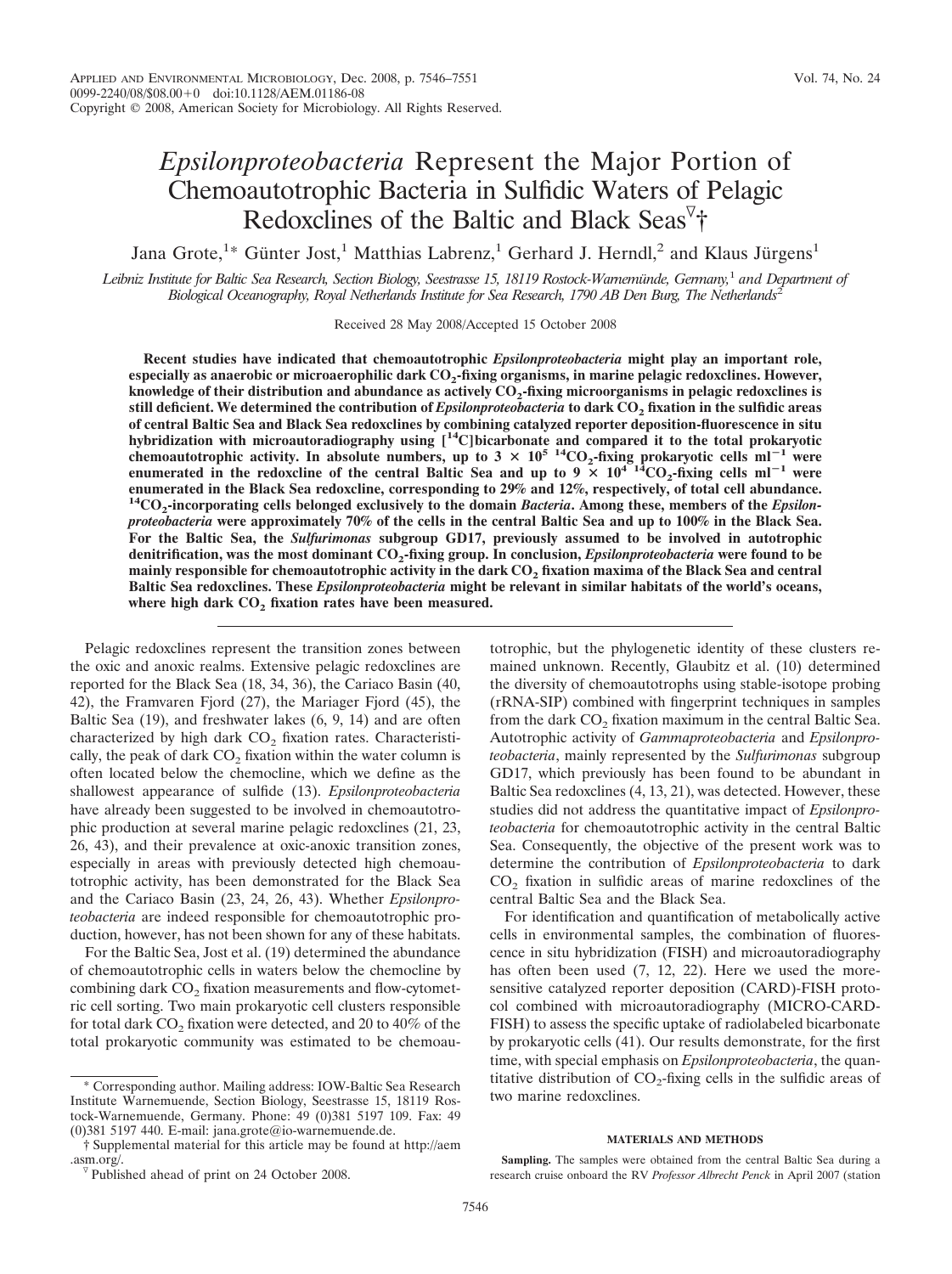271; 57°19.2'N, 20°03'E; Gotland Deep) and from the Black Sea during a research cruise onboard the RV Meteor in May 2007 (station 21; 42°45'N, 37°30'E). Water samples from the redoxclines were collected with free-flow bottles (Hydrobios) attached to a conductivity, temperature, and depth rosette (SBE 911+; Seabird). Concentrations of inorganic nutrients, oxygen, and hydrogen sulfide were analyzed as described by Grasshoff et al. (11).

Microautoradiographic incubations and dark CO<sub>2</sub> fixation measurements. Incubations for MICRO-CARD-FISH and the determination of dark  $CO<sub>2</sub>$  fixation rates started within one hour after collecting the samples from the free-flow bottles. Special care was taken to avoid oxygen contamination during sample collection. Therefore, samples were directly filled from free-flow bottles into the test tubes with an overflow of at least five tube volumes. In the Baltic Sea, samples were taken from three depths, and in the Black Sea, from six depths. One hundred  $\mu$ Ci of [<sup>14</sup>C]bicarbonate in anoxic solution (specific activity, 53.0 mCi mmol<sup>-1</sup>; Hartmann Analytic GmbH, Braunschweig, Germany) was added to 9-ml glass test tubes containing the water samples. Thereafter, the tubes were sealed without headspace with glass stoppers. Controls were fixed with paraformaldehyde (2% final concentration) before the addition of the radiolabeled solution. After incubation at in situ temperatures (4°C for the Baltic Sea samples and 8°C for the Black Sea samples) for 24 h in the dark, 1-ml subsamples were filtered through 0.2-µm-pore-size cellulose nitrate filters (diameter, 25 mm; Purabind 02; Whatman) and exposed to HCl fumes, and the radioactivity of the individual filters was counted in a liquid scintillation counter (Packard). The activity ranged between 99 and 6,707 dpm  $ml^{-1}$  of filtered sample. For MICRO-CARD-FISH, the remaining volume was immediately fixed with particle-free paraformaldehyde (2% final concentration) for 12 to 18 h at 4°C. Portions of 1.5 to 4 ml were filtered onto white polycarbonate membrane filters (type GTTP; pore size, 0.2 m; diameter, 25 mm; Millipore). The filters were then carefully rinsed with sterile Milli-Q water, air dried, and stored at  $-80^{\circ}$ C until further processing. The total inorganic carbon content of both habitats was determined by a coulometric single-operator multimetabolic analyzer (SOMMA) system (17). For samples from the Black Sea, the mean inorganic carbon concentration accounted for 3,300  $\mu$ mol/kg; for those from the Baltic Sea, the concentration was 1,950  $\mu$ mol/kg. Dark CO<sub>2</sub> fixation rates were calculated from the total inorganic carbon concentration, the initial amount of  $[14C]$ bicarbonate added, and the amount of  ${}^{14}CO_2$  fixed in biomass during the incubation time.

**CARD-FISH.** CARD-FISH was carried out according to the protocols of Pernthaler et al. (33) and Sekar et al. (35), modified as described previously (13). For enumeration of *Bacteria*, a mix of probes EUB338 (GCTGCCTCCCGTAG GAGT) (3), EUB338-II (GCAGCCACCCGTAGGTGT), and EUB338-III (G CTGCCACCCGTAGGTGT) (8) was used. *Epsilonproteobacteria* were detected with probe EPS914 (25), and the specific *Sulfurimonas* subgroup GD17 was detected with probe SUL90 (CGTGCGCCACTAATCATA) (13). Probe EPS914 (GGTCCCCGTCTATTCCTT) was successfully tested for its specificity as described previously (13). Nonspecific binding was determined using the NonEUB probe (ACTCCTACGGGAGGCAGC) (44). Negative control counts with probe NonEUB averaged 0.08 to 0.6% for both the Baltic Sea and the Black Sea samples, implying that cell counts in the same order of magnitude could be considered negligible. For hybridization, 400  $\mu$ l of hybridization buffer (55% formamide for all probes) and 2  $\mu$ l of probe working solution (50 pmol  $\mu$ l<sup>-1</sup>) were mixed. For probe mix EUB338I-III, 600  $\mu$ l of hybridization buffer and 3  $\mu$ l of probe working solution were used. Hybridization was carried out at 35°C for 8 to 12 h on a rotary shaker in the dark. After the filter sections had been washed in a prewarmed washing buffer (37°C) for at least 10 min, the tyramide signal amplification with 5- and 6-carboxyfluorescein-labeled tyramides was carried out for 15 min in the dark on a rotary shaker. The filters were then washed first in phosphate-buffered saline and afterwards in ethanol and then air dried.

**Microautoradiography.** The autoradiographic procedure followed the protocol of Teira et al. (41), modified according to Alonso and Pernthaler (1). Hybridized filter sections were glued onto glass slides (UHU Plus Sofortfest; UHU GmbH, Germany), which were then dipped into the photographic emulsion (Kodak; type NTB-2; melted at 43°C for 20 min) and placed in a light-tight box with silica gel as a drying agent. Optimal exposure times at 4°C were 2 days for the Baltic Sea samples and 3 days for the Black Sea samples. The slides were developed (Dektol developer) and fixed (Kodak fixer) according to the specifications of Kodak. The completely dry filter sections were counterstained with the previously described mixture of 4',6'-diamidino-2-phenylindole (DAPI), Citifluor, and VectaShield (33).

**Microscopy.** Filter sections were examined with an epifluorescence microscope (Axioskop 2 MOT Plus; Zeiss) equipped with a  $100\times$  Plan Apochromat oil objective lens (Zeiss) and appropriate filter sets for DAPI and fluorescein isothiocyanate (FITC). The transmission mode of the microscope allowed the detection of silver grains attached to cells. Cells associated with two or more



FIG. 1. Concentrations of  $H_2S$ ,  $O_2$ , and  $NO_3^-$  and dark  $CO_2$  fixation rates in the central Baltic Sea redoxcline in April 2007. The dashed horizontal line indicates the chemocline.

silver grains were defined as  ${}^{14}CO_2$  positive. In negative control samples, the percentage of cells attached to at least two silver grains accounted, on average, for only 1% of all DAPI-stained cells for the Baltic Sea redoxcline and 0.6% for the Black Sea redoxcline. Switching between fluorescence and transmission modes allowed probe-hybridized  $\mathrm{^{14}CO_{2}}$  positive and inactive cells to be counted directly, followed by the determination of DAPI-stained cells to estimate the total prokaryotic abundance. Between 500 and 1,000 DAPI-stained cells in randomly distributed microscopic fields were counted for each filter section. Bacterial counting of DAPI-stained samples and hybridized samples is usually done with a standard deviation of less than 7.5% for replicates of the central Baltic Sea redoxcline (13).

## **RESULTS**

**Bacterial abundance and activity in the Baltic Sea.** The chemocline, defined as the shallowest appearance of hydrogen sulfide, was located at a depth of 136 m in the Gotland Deep in April 2007 (Fig. 1). Oxygen was not detected below a depth of 121 m; nitrate was below the detection limit at a depth below 132 m. Dark  $CO<sub>2</sub>$  fixation rates below the chemocline ranged from 1.0 to 2.2  $\mu$ mol of C liter<sup>-1</sup> day<sup>-1</sup>; the highest rate was measured at a depth of 142 m. Prokaryotic abundance, determined by DAPI, remained constant across the three depth layers, at around  $1 \times 10^6$  cells ml<sup>-1</sup> (Fig. 2A). MICRO-CARD-FISH was applied to visualize the  ${}^{14}CO_{2}$ -fixing activity of individual prokaryotic cells, and  ${}^{14}CO_2$ -positive cells were enumerated for the central Baltic Sea.  ${}^{14}CO_{2}$ -positive cells, ranging between  $1.2 \times 10^5$  and  $3.1 \times 10^5$  cells ml<sup>-1</sup>, accounted for 12.2 to 29.0% of the total cell abundance (Fig. 2A). Nearly all  ${}^{14}CO_{2}$ -positive cells were positive for probe EUB338I-III and were consequently assigned to *Bacteria*. The use of probe EPS914, specific for *Epsilonproteobacteria*, revealed that <sup>14</sup>CO<sub>2</sub>-positive *Epsilonproteobacteria* contributed between 63 and 77% of the total number of  ${}^{14}CO_{2}$ -fixing *Bacteria* at all depths examined. Hence, in the Gotland Deep, *Bacteria* taking up <sup>14</sup>CO<sub>2</sub> belonged mainly to *Epsilonproteobacteria* and, more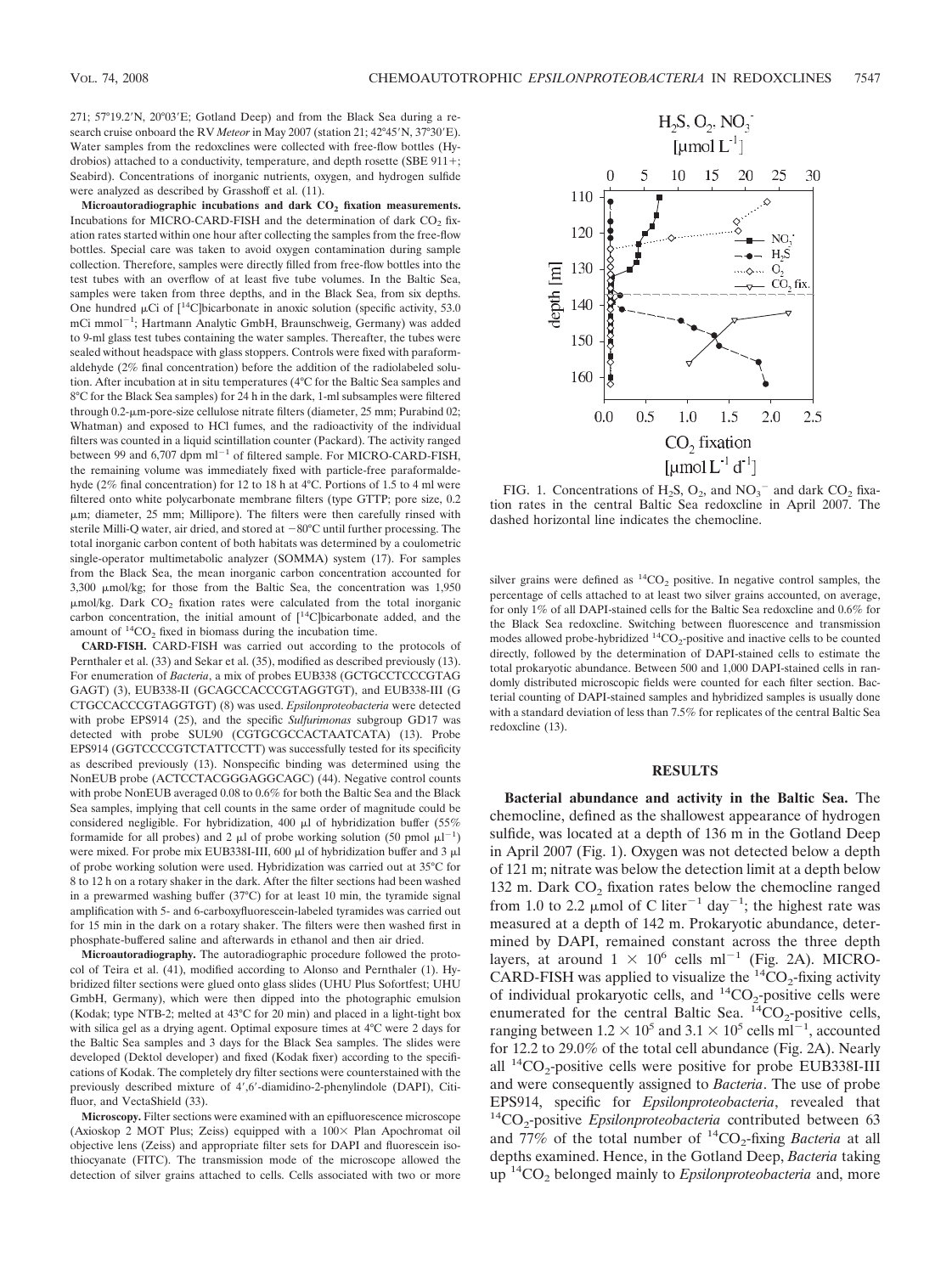

FIG. 2. Abundances of total and  ${}^{14}CO_2$ -assimilating prokaryotic cells (DAPI) (A) and percentages of  ${}^{14}CO_2$ -assimilating *Bacteria* (EUB), *Epsilonproteobacteria* (EPS), and group GD17 cells (GD17) with respect to total cell abundance, determined by MICRO-CARD-FISH (B), in the sulfidic area of the central Baltic Sea in April 2007.

specifically, to the *Sulfurimonas* subgroup GD17 (Fig. 2B). Generally, the abundance of GD17 cells with respect to total cell abundance was in the same order of magnitude as for *Epsilonproteobacteria*; thus, members of group GD17 predominated within this group (Table 1). Concerning the proportion of  $^{14}CO_{2}$ -positive GD17 cells, no more than 65% of total GD17 cells were  ${}^{14}CO_2$  fixing at all depths examined (Table 1).

**Bacterial abundance and activity in the Black Sea.** In the Black Sea redoxcline, the chemocline was located at a depth of 110 m (Fig. 3). Nitrate and oxygen were below the detection limit at a depth of more than 90 m. The pronounced maximum of dark  $CO<sub>2</sub>$  fixation rates was detected at a depth of 115 m (Fig. 3). Total prokaryotic abundance ranged between 0.45  $\times$  $10^6$  and 0.72  $\times$  10<sup>6</sup> cells ml<sup>-1</sup>; between 0.1  $\times$  10<sup>5</sup> and 0.95  $\times$  $10^5$  cells ml<sup>-1</sup> were identified as <sup>14</sup>CO<sub>2</sub> positive, constituting up to 12.8% of total DAPI counts (Fig. 4A). As in the Baltic

TABLE 1. Proportion of *Bacteria*, *Epsilonproteobacteria*, and group GD17 cells as percentages of total cell abundance (DAPI counts) in the Baltic Sea and Black Sea redoxclines*<sup>a</sup>*

| Location         | <b>CARD-FISH</b> |               |                      |                | MICRO-CARD-FISH                          |                                          |
|------------------|------------------|---------------|----------------------|----------------|------------------------------------------|------------------------------------------|
|                  | Depth<br>(m)     | EUB<br>$(\%)$ | <b>EPS</b><br>$(\%)$ | GD17<br>$(\%)$ | ${}^{14}CO_{2}$ -positive<br>EPS $(\% )$ | ${}^{14}CO_{2}$ -positive<br>GD17 $(\%)$ |
| Baltic Sea       | 142              | 70.8          | 16.9                 | 18.1           | 62.8                                     | 56.8                                     |
|                  | 144              | 59.9          | 27.9                 | 31.8           | 78.2                                     | 65.4                                     |
|                  | 156              | 64.3          | 21.7                 | 19.7           | 64.0                                     | 62.0                                     |
| <b>Black Sea</b> | 110              | 54.1          | 21.0                 | 1.9            | 33.0                                     | 3.5                                      |
|                  | 115              | 58.5          | 12.2                 | 1.6            | 33.6                                     | 10.7                                     |
|                  | 120              | 52.1          | 35.1                 | 4.9            | 41.9                                     | 32.7                                     |
|                  | 125              | 54.7          | 10.9                 |                | 61.0                                     |                                          |
|                  | 130              | 56.8          | 2.9                  |                | 41.9                                     |                                          |
|                  | 135              | 26.6          | 3.0                  |                | 9.3                                      |                                          |

 $a$ <sup>n</sup> The percentages of <sup>14</sup>CO<sub>2</sub>-positive *Epsilonproteobacteria* with respect to total epsilonproteobacterial cell numbers and the percentages of  $^{14}CO_2$ -positive GD17 cells with respect to total GD17 abundance are also given. Results are based, respectively, on CARD-FISH and MICRO-CARD-FISH analyses. EUB, *Bacteria*; EPS, *Epsilonproteobacteria*; —, below detection limit.



FIG. 3. Concentrations of  $H_2S$ ,  $O_2$ , and  $NO_3^-$  and dark  $CO_2$  fixation rates in the Black Sea redoxcline in May 2007. The dashed horizontal line indicates the chemocline.

Sea, MICRO-CARD-FISH of Black Sea samples revealed that  ${}^{14}CO_2$ -fixing activity was exclusively due to *Bacteria*, i.e., EUB338I-III-positive cells. *Epsilonproteobacteria* taking up  $^{14}CO<sub>2</sub>$  constituted 24 to 100% of all  $^{14}CO<sub>2</sub>$ -positive cells, indicating their dominance in dark CO<sub>2</sub> fixation among *Bacteria* (Fig. 4B; also see Fig. S1 in the supplemental material).  ${}^{14}CO_2$ positive GD17 cells were only detected at a depth of 120 m and amounted to only 1.6% of all DAPI-stained cells. The contribution of group GD17 cells to total cell abundance was low and below the detection limit for deeper layers (Table 1) but accounted for, on average, 12% of total epsilonproteobacterial abundance in the upper layers.  ${}^{14}CO_2$ -assimilating cells within the



FIG. 4. Abundances of total and  ${}^{14}CO_2$ -assimilating prokaryotic cells (DAPI) (A) and percentages of  $^{14}CO_2$ -assimilating *Bacteria* (EUB), *Epsilonproteobacteria* (EPS), and group GD17 cells (GD17) compared to total cell abundance, determined by MICRO-CARD-FISH (B), in the sulfidic area of the Black Sea in May 2007.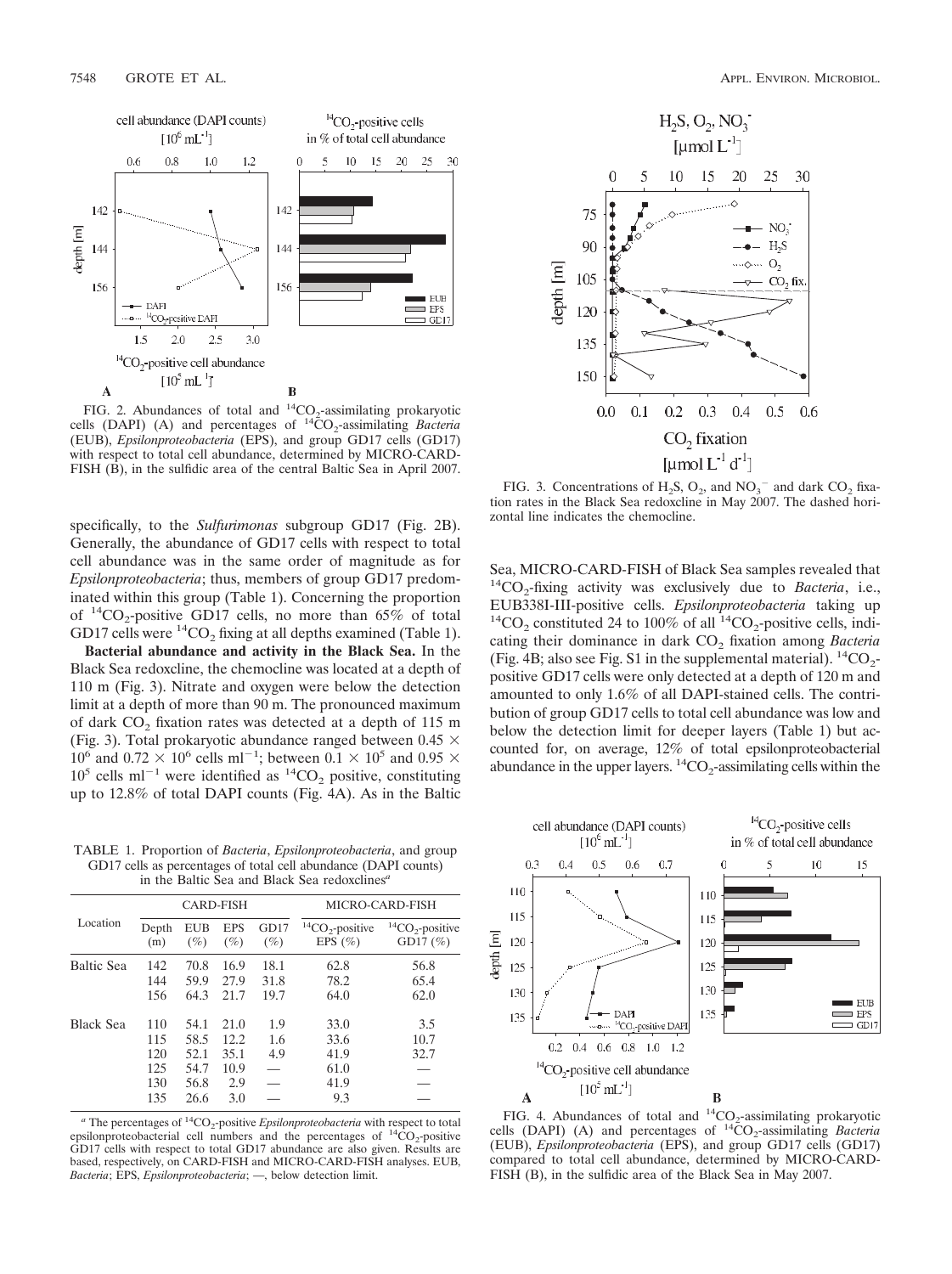*Epsilonproteobacteria* ranged from 33.0 to 61.0% of the total *Epsilonproteobacteria* in the zone characterized by the highest dark  $CO<sub>2</sub>$  fixation rates (110 to 125 m) (Table 1).

## **DISCUSSION**

The results of this study provide direct evidence for the quantitative significance of *Epsilonproteobacteria* in dark CO<sub>2</sub> fixation in sulfidic areas of two marine redoxclines. In the sulfidic area of the Baltic Sea as well as the Black Sea redoxcline, cells taking up  ${}^{14}CO_2$  were identified by MICRO-CARD-FISH as *Bacteria*; more specifically, they were mainly composed of *Epsilonproteobacteria*. In this study, the fraction of <sup>14</sup>CO<sub>2</sub>-assimilating *Bacteria* in the Baltic Sea was two times higher than the highest corresponding percentage obtained for the Black Sea. Similarly, dark CO<sub>2</sub> fixation rates for the Baltic Sea were substantially higher than those determined for the Black Sea, albeit comparable to previously reported rates (13, 18, 21, 37). The total abundance of *Epsilonproteobacteria* in the Black Sea and, more specifically of group GD17 cells in the Gotland Deep, was consistent with previous CARD-FISH results, which showed high abundance and a wide depth distribution (13, 24). Likewise, the layer with the highest abundance of  $CO<sub>2</sub>$ -fixing cells was located in the sulfidic area, with a sulfide concentration of 8 to 10  $\mu$ mol liter<sup>-1</sup> for both habitats. For the Baltic Sea, the number of cells taking up  ${}^{14}CO_2$  generally agreed with the calculations of Jost et al. (19), who estimated between 20 and 40% chemoautotrophic cells.

The importance of bacterial chemoautotrophic production, measured as dark  $CO<sub>2</sub>$  fixation, has been discussed for different marine redoxclines in relation to phototrophic primary production (34, 39). Combining dark  $CO<sub>2</sub>$  fixation measurements with the number of  ${}^{14}CO_2$ -positive cells assessed by MICRO-CARD-FISH allows cell-specific dark CO<sub>2</sub> fixation rates to be estimated for chemoautotrophic cells, assuming  $CO<sub>2</sub>$  as the sole carbon source. The anaplerotic uptake of  $CO<sub>2</sub>$ by heterotrophic bacteria was considered to be insignificant for chemoautotrophic  $CO<sub>2</sub>$  fixation, as outlined by Jost et al. (19) and Taylor et al. (40). Based on these assumptions, cell-specific dark  $CO<sub>2</sub>$  fixation rates would amount to 61 to 217 fg of C  $cell^{-1}$  day<sup>-1</sup> for the Baltic Sea redoxcline and 61 to 115 fg of C cell<sup>-1</sup> day<sup>-1</sup> for the Black Sea redoxcline. These rates are unrealistically high and also are not in line with the cell-specific CO<sub>2</sub> uptake rates of 10 to 25 fg of C cell<sup>-1</sup> day<sup>-1</sup> calculated for a Baltic Sea redoxcline by Jost et al. (19) after flow-cytometric sorting of  ${}^{14}CO_2$ -labeled cell clusters. However, those authors based their calculation on a higher abundance of  $CO<sub>2</sub>$ -fixing cells than was found in the present study by using MICRO-CARD-FISH. It is possible that the amount of  ${}^{14}CO_2$ -positive cells reported here was underestimated due to the detection limit of microautoradiography and to possible leakage of incorporated radioactivity during fixation and storage (31). Furthermore, protists that were grazing on chemoautotrophic bacteria during incubation or were harboring chemoautotrophic ecto- and endosymbiotic bacteria could have reduced the amount of  ${}^{14}CO_2$ -positive cells visible after MICRO-CARD-FISH. It has been reported previously that the standard CARD-FISH procedure is destructive to protist cells (29).

Chemoautotrophic *Archaea* have recently been identified in mesopelagic waters of the North Atlantic (15) and elsewhere

(16, 20). Almost all  ${}^{14}CO_2$ -positive cells in the dark CO<sub>2</sub> fixation maxima of the Baltic Sea and Black Sea redoxclines belonged to *Bacteria*, precluding a major archaeal contribution to the chemoautotrophic community in the sulfidic areas of these redoxclines. As mentioned above, for the Baltic Sea, Glaubitz et al.  $(10)$  investigated the incorporation of <sup>13</sup>C into chemoautotrophic cells by rRNA-SIP. The authors could not identify autotrophic *Archaea*; however, autotrophic activity of *Gammaproteobacteria* in addition to that of *Epsilonproteobacteria*, mostly belonging to group GD17, was shown. Consequently, for the Baltic Sea, it is likely that the remaining proportion of unidentified  ${}^{14}CO_{2}$ -fixing cells in the present study consisted, at least partly, of *Gammaproteobacteria*. However, hybridizations with probe GAM42a (28) did not detect chemoautotrophic cells in samples from the central Baltic Sea; however, this may have been due to sequence mismatch (our unpublished results) (2).

Campbell et al. (5) emphasized the potential role of *Epsilonproteobacteria* for biogeochemical cycles, especially at the oxic-anoxic interfaces. For deep-sea hydrothermal fields, chemoautotrophic activity by *Epsilonproteobacteria* has been demonstrated by different authors (30, 32, 38). Lin et al. (23, 24) showed elevated epsilonproteobacterial abundances but low epsilonproteobacterial <sup>3</sup>H-leucine assimilation activity for the Cariaco Basin and proposed chemoautotrophic activity of *Epsilonproteobacteria* there. *Epsilonproteobacteria* constitute 75 to  $100\%$  of  $14CO_2$ -assimilating *Bacteria* in the layers of highest dark  $CO<sub>2</sub>$  fixation in this study, and they apparently contributed substantially to chemoautotrophic production in both the Black Sea and Baltic Sea redoxclines and can be regarded as key organisms for chemoautotrophic production. Therefore, the question arises as to whether or not *Epsilonproteobacteria* are globally important chemoautotrophs in marine habitats where high dark  $CO<sub>2</sub>$  fixation rates around redoxclines have been measured.

Among <sup>14</sup>CO<sub>2</sub>-positive *Epsilonproteobacteria*, members of the *Sulfurimonas* subgroup GD17 were the dominant representatives in the sulfidic area of the Baltic Sea, in contrast to the rather low contribution of group GD17 to *Epsilonproteobacteria* in the Black Sea. Grote et al. (13) discussed the possible contribution of group GD17 to autotrophic activity, even though quantitative PCR data suggested a restricted highactivity zone of this group around the chemocline several meters above the dark  $CO<sub>2</sub>$  fixation maximum. However, the results of this study evidence the major contribution of group GD17 to dark  $CO<sub>2</sub>$  fixation in the sulfidic area of the Baltic Sea. Still, the prevailing metabolism for chemoautotrophy in marine sulfidic areas is unknown, and the availability of electron acceptors for chemoautotrophy has been discussed by several authors previously (13, 18, 40). Dark  $CO<sub>2</sub>$  fixation driven by autotrophic denitrification with reduced sulfur compounds as electron donors is unlikely, since there was no evidence for a clear overlap between nitrate and hydrogen sulfide. The oxidation of reduced sulfur species combined with the reduction of particulate metal oxides might be possible in the Baltic Sea and in the Black Sea (18, 19). Members of group GD17 were initially regarded as sulfur-oxidizing denitrifiers, but the remaining high cell numbers in sulfidic nitrate-deprived waters suggested a possible metabolic versatility for this group (4, 13). Notably, the percentage of  ${}^{14}CO_2$ -assimilating epsilon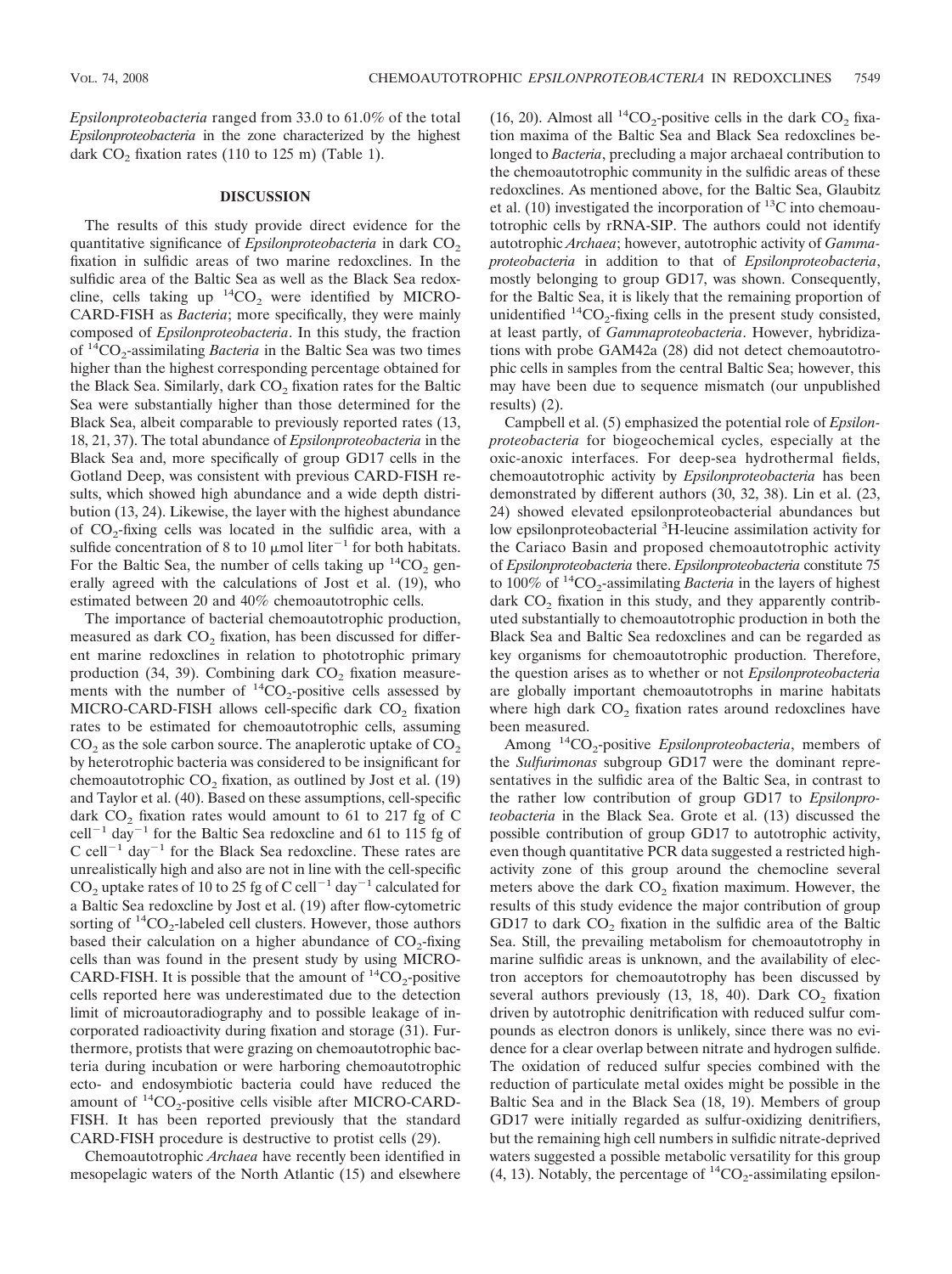proteobacterial cells in layers with the highest dark  $CO<sub>2</sub>$  fixation rates never exceeded 65% of total *Epsilonproteobacteria*, leaving 35% of the cells either metabolically inactive or heterotrophic. As mentioned above, Lin et al. (23) detected a significant number of heterotrophic *Epsilonproteobacteria* in the Cariaco Basin. These findings stress the potential for heterotrophic as well as autotrophic activity within the *Epsilonproteobacteria* at marine redoxclines. Moreover, considering the Baltic Sea redoxcline, with group GD17 as the dominant epsilonproteobacterial representative, it is likely that group GD17 is metabolically versatile, exhibiting chemoautotrophy and, potentially, heterotrophy. The ability of members of group GD17 to switch between heterotrophic and autotrophic metabolism could also explain its wide depth distribution, from the suboxic to the sulfidic layers, as reported by Grote et al. (13).

In conclusion, even though the entire ecophysiological capacity and metabolism of these *Epsilonproteobacteria* are not fully understood yet, this study demonstrates the major role of these bacteria in chemoautotrophic production in the sulfidic areas of redoxclines of the central Baltic Sea and Black Sea. Together with the results of Glaubitz et al. (10), who reported the transfer of chemoautotrophic production to the microeukaryotic community, our findings underline the importance of *Epsilonproteobacteria* for these habitats. Further studies in other sulfidic areas exhibiting high dark  $CO<sub>2</sub>$  fixation rates will show whether *Epsilonproteobacteria* are also key players in inorganic carbon fixation in similar specific aquatic habitats worldwide.

### **ACKNOWLEDGMENTS**

We are very grateful to the captains and crews of the RV *Professor Albrecht Penck* and RV *Meteor* for their excellent support during sampling cruises. Data for the nitrate concentration in the Black Sea were provided by G. Lavik. We thank A. Loy for making available probe EPS914. The excellent technical assistance of H. Brockmöller, B. Sadkowiak, D. Setzkorn, and N. Schreiber is greatly appreciated.

This work was funded by the Leibniz-Institut für Ostseeforschung Warnemunde and by a DFG grant (LA 1466/4-1) to M.L.

#### **REFERENCES**

- 1. **Alonso, C., and J. Pernthaler.** 2005. Incorporation of glucose under anoxic conditions by bacterioplankton from coastal North Sea surface waters. Appl. Environ. Microbiol. **71:**1709–1716.
- 2. **Amann, R., and B. M. Fuchs.** 2008. Single-cell identification in microbial communities by improved fluorescence in situ hybridization techniques. Nat. Rev. Microbiol. **6:**339–348.
- 3. **Amann, R. I., B. J. Binder, R. J. Olson, S. W. Chisholm, R. Devereux, and D. A. Stahl.** 1990. Combination of 16S rRNA-targeted oligonucleotide probes with flow cytometry for analyzing mixed microbial populations. Appl. Environ. Microbiol. **56:**1919–1925.
- 4. Brettar, I., M. Labrenz, S. Flavier, J. Bötel, H. Kuosa, R. Christen, and **M. G. Ho¨fle.** 2006. Identification of a *Thiomicrospira denitrificans*-like epsilonproteobacterium as a catalyst for autotrophic denitrification in the central Baltic Sea. Appl. Environ. Microbiol. **72:**1364–1372.
- 5. **Campbell, B. J., A. S. Engel, M. L. Porter, and K. Takai.** 2006. The versatile ε-proteobacteria: key players in sulphidic habitats. Nat. Rev. Microbiol. **4:**458–468.
- 6. **Casamayor, E. O., J. García-Cantizano, and C. Pedro´s-Alio´.** 2008. Carbon dioxide fixation in the dark by photosynthetic bacteria in sulfide-rich stratified lakes with oxic-anoxic interfaces. Limnol. Oceanogr. **53:**1193–1203.
- 7. **Cottrell, M. T., and D. L. Kirchman.** 2000. Natural assemblages of marine proteobacteria and members of the *Cytophaga-Flavobacter* cluster consuming low- and high-molecular-weight dissolved organic matter. Appl. Environ. Microbiol. **66:**1692–1697.
- 8. **Daims, H., A. Bruhl, R. Amann, K.-H. Schleifer, and M. Wagner.** 1999. The domain-specific probe EUB338 is insufficient for the detection of all bacteria: development and evaluation of a more comprehensive probe set. Syst. Appl. Microbiol. **22:**434–444.
- 9. **García-Cantizano, J., E. O. Casamayor, J. M. Gasol, R. Guerrero, and C.** Pedrós-Alió. 2005. Partitioning of CO<sub>2</sub> incorporation among planktonic microbial guilds and estimation of in situ specific growth rates. Microb. Ecol. **50:**230–241.
- 10. Glaubitz, S., T. Lüders, W.-R. Abraham, G. Jost, K. Jürgens, and M. Labrenz. 2008. <sup>13</sup>C-isotope analyses reveal that chemolithoautotrophic *Gamma*- and *Epsilonproteobacteria* feed a microbial food web in a pelagic redoxcline of the central Baltic Sea. Environ. Microbiol. doi:10.1111/ j.1462-2920.2008.01770.x.
- 11. **Grasshoff, K., M. Erhardt, and K. Kremling.** 1983. Methods of seawater analysis, vol. 2. Verlag Chemie, Weinheim, Germany.
- 12. **Gray, N. D., R. Howarth, R. W. Pickup, J. G. Jones, and I. M. Head.** 2000. Use of combined microautoradiography and fluorescence in situ hybridization to determine carbon metabolism in mixed natural communities of uncultured bacteria from the genus *Achromatium*. Appl. Environ. Microbiol. **66:**4518–4522.
- 13. Grote, J., M. Labrenz, B. Pfeiffer, G. Jost, and K. Jürgens. 2007. Quantitative distributions of *Epsilonproteobacteria* and a *Sulfurimonas* subgroup in pelagic redoxclines of the central Baltic Sea. Appl. Environ. Microbiol. **73:**7155–7161.
- 14. **Hadas, O., R. Pinkas, and J. Erez.** 2001. High chemoautotrophic primary production in Lake Kinneret, Israel: a neglected link in the carbon cycle of the lake. Limnol. Oceanogr. **46:**1968–1976.
- 15. **Herndl, G. J., T. Reinthaler, E. Teira, H. van Aken, C. Veth, A. Pernthaler, and J. Pernthaler.** 2005. Contribution of *Archaea* to total prokaryotic production in the deep Atlantic Ocean. Appl. Environ. Microbiol. **71:**2303–2309.
- 16. **Ingalls, A. E., S. R. Shah, R. L. Hansman, L. I. Aluwihare, G. M. Santos, E. R. M. Druffel, and A. Pearson.** 2006. Quantifying archaeal community autotrophy in the mesopelagic ocean using natural radiocarbon. Proc. Natl. Acad. Sci. USA **103:**6442–6447.
- 17. **Johnson, K. M., K. D. Wills, D. B. Butler, W. K. Johnson, and C. S. Wong.** 1993. Coulometric total carbon dioxide analysis for marine studies: maximizing the performance of an automated gas extraction system and coulometric detector. Mar. Chem. **44:**167–187.
- 18. **Jørgensen, B. B., H. Fossing, C. O. Wirsen, and H. W. Jannasch.** 1991. Sulfide oxidation in the anoxic Black Sea chemocline. Deep-Sea Res. **38:** S1083–S1103.
- 19. **Jost, G., M. V. Zubkov, E. Yakushev, M. Labrenz, and K. Jürgens.** 2008. High abundance and dark  $CO<sub>2</sub>$  fixation of chemolithoautotrophic prokaryotes in anoxic waters of the Baltic Sea. Limnol. Oceanogr. **53:**14–22.
- 20. **Kirchman, D. L., H. Elifantz, A. I. Dittel, R. R. Malmstrom, and M. T. Cottrell.** 2007. Standing stocks and activity of archaea and bacteria in the western Arctic Ocean. Limnol. Oceanogr. **52:**495–507.
- 21. **Labrenz, M., G. Jost, C. Pohl, S. Beckmann, W. Martens-Habbena, and K.** Jürgens. 2005. Impact of different in vitro electron donor/acceptor conditions on potential chemolithoautotrophic communities from marine pelagic redoxclines. Appl. Environ. Microbiol. **71:**6664–6672.
- 22. **Lee, N., P. H. Nielsen, K. H. Andreasen, S. Juretschko, J. L. Nielsen, K. H. Schleifer, and M. Wagner.** 1999. Combination of fluorescent in situ hybridization and microautoradiography—a new tool for structure-function analyses in microbial ecology. Appl. Environ. Microbiol. **65:**1289–1297.
- 23. **Lin, X., M. I. Scranton, R. Varela, A. Chistoserdov, and G. T. Taylor.** 2007. Compositional responses of bacterial communities to redox gradients and grazing in the anoxic Cariaco Basin. Aquat. Microb. Ecol. **47:**57–72.
- 24. **Lin, X., S. G. Wakeham, I. F. Putnam, Y. M. Astor, M. I. Scranton, A. Y. Chistoserdov, and G. T. Taylor.** 2006. Comparison of vertical distributions of prokaryotic assemblages in the anoxic Cariaco Basin and Black Sea by use of fluorescence in situ hybridization. Appl. Environ. Microbiol. **72:**2679–2690.
- 25. **Loy, A., F. Maixner, M. Wagner, and M. Horn.** 2007. probeBase—an online resource for rRNA-targeted oligonucleotide probes: new features 2007. Nucleic Acids Res. **35:**D800–D804.
- 26. **Madrid, V. M., G. T. Taylor, M. I. Scranton, and A. Y. Chistoserdov.** 2001. Phylogenetic diversity of bacterial and archaeal communities in the anoxic zone of the Cariaco Basin. Appl. Environ. Microbiol. **67:**1663–1674.
- 27. **Mandernack, K. W., and B. M. Tebo.** 1999. In situ sulfide removal and  $CO_2$ fixation rates at deep-sea hydrothermal vents and the oxic/anoxic interface in Framvaren Fjord, Norway. Mar. Chem. **66:**201–213.
- 28. **Manz, W., R. Amann, W. Ludwig, M. Wagner, and K.-H. Schleifer.** 1992. Phylogenetic oligodeoxynucleotide probes for the major subclasses of Proteobacteria: problems and solutions. Syst. Appl. Microbiol. **15:**593–600.
- 29. Medina-Sánchez, J. M., M. Felip, and E. O. Casamayor. 2005. Catalyzed reported deposition-fluorescence in situ hybridization protocol to evaluate phagotrophy in mixotrophic protists. Appl. Environ. Microbiol. **71:**7321– 7326.
- 30. **Nakagawa, S., K. Takai, F. Inagaki, H. Hirayama, T. Nunoura, K. Horikoshi, and Y. Sako.** 2005. Distribution, phylogenetic diversity and physiological characteristics of epsilon-*Proteobacteria* in a deep-sea hydrothermal field. Environ. Microbiol. **7:**1619–1632.
- 31. **Nielsen, J. L., D. Christensen, M. Kloppenborg, and P. H. Nielsen.** 2003. Quantification of cell-specific substrate uptake by probe-defined bacteria under in situ conditions by microautoradiography and fluorescence in situ hybridization. Environ. Microbiol. **5:**202–211.